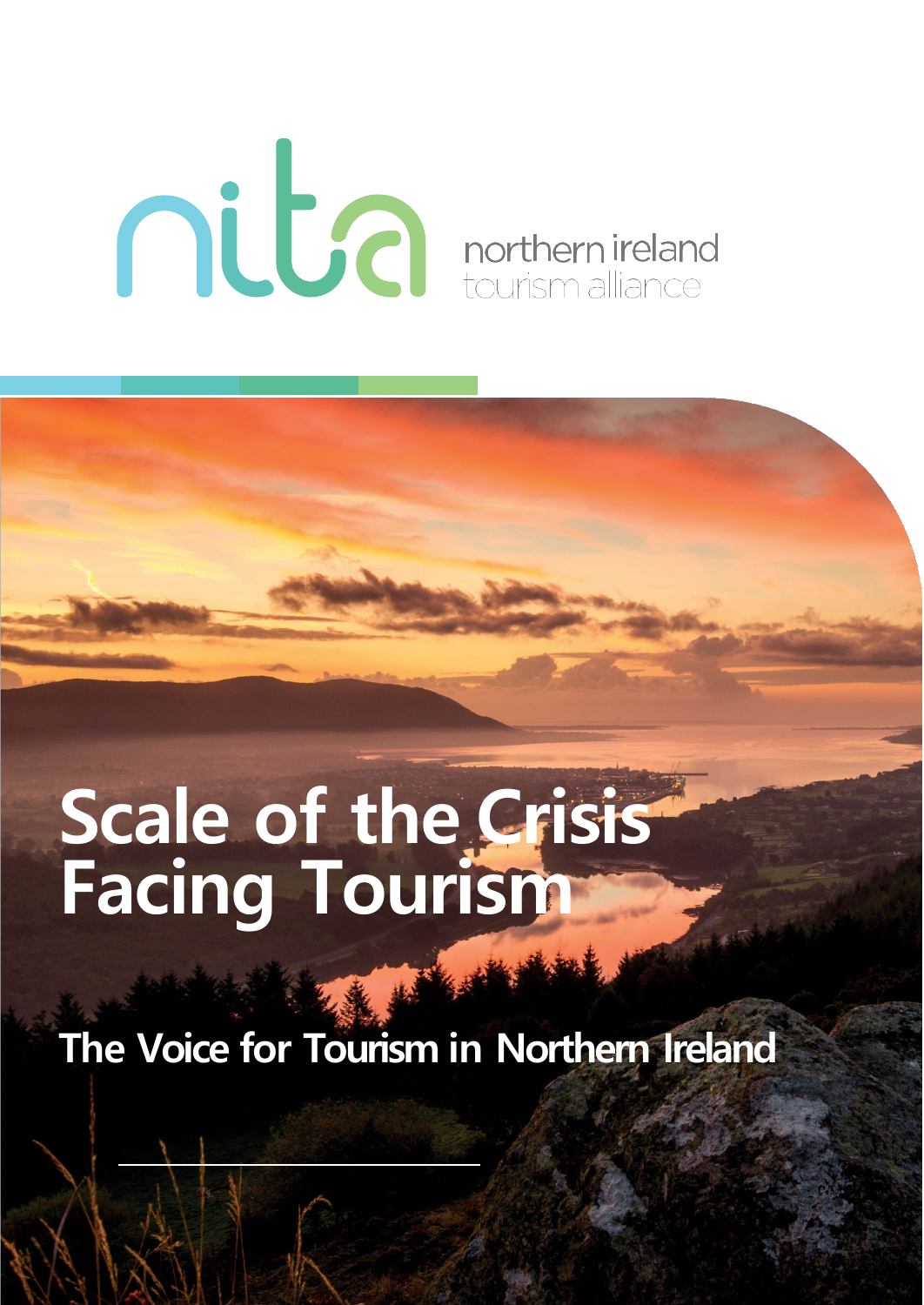#### **Executive Summary**

It cannot be underestimated the crisis facing the tourism industry as a result of Covid-19.

Tourism is a seasonal industry 60% of revenues earned from April to November. The escalation of Covid-19 struck at the end of the quietest part of the tourism calendar with financial reserves at a minimum. Investments had been made in preparation for what was predicted to be one of our best years following the success of The Open and the launch of the new brand – Northern Ireland Embrace a Giant Spirit.

During the lockdown period (March to June), non-essential travel ceased and unlike other sectors of the economy, working from home or finding alternatives to generating income was not an option for the majority of tourism businesses. It is estimated that this period of closure has resulted in **over £300M** in visitor spend being lost to the NI economy. In addition, 80% of staff are on part/full time furlough, redundancies made across the sector and there has been a significant knock on effect to supply chains.

We have calculated the potential loss to 2020 visitor spend, based on the Visit Britain updated estimates, that the tourism industry in Northern Ireland could be facing losses of over **£600M** from overnight trips, a **decrease of 70%** on the estimated 2019 spend.

Businesses that have reopened are struggling to break even. There are still sectors important to tourism, such as business conferencing, entertainment and the Arts that are yet to reopen.

Tourism accounts for almost 10% of jobs in our economy, in excess of 65,000 (based on NISRA 2017 figures) and generated in excess of £1bn in direct visitor spend (does not include day trips which could add a further £400 - £600m) in 2019 across our region, meaning that jobs and much needed investment have been severely impacted across urban, rural and coastal communities with thousands of jobs still at risk.

The industry has worked hard with consumers and partners to reschedule travel and holiday plans to 2021, to implement measures to be Covid-19 secure and provide packages and experiences tailored to the home markets in order to maximise the significantly shortened peak season.

While the industry appreciates the interventions that have been put in place by the NI Executive and the UK Government, we are now in the Autumn/Winter period and unless the scale of the crisis is recognised and addressed, we are at risk of losing a significant part of the industry during this time. The Minister of the Economy said when announcing the establishment of the Tourism Recovery Steering Group that '*Northern Ireland's Tourism sector will have an important role to play in our economic recovery*'. Businesses need to survive in the interim to enable them to make it through to 2021 to ensure our economic recovery and prevent the end of their livelihoods and years of work invested into their passion.

The crisis we are facing is - will there be a tourism industry left to service this demand?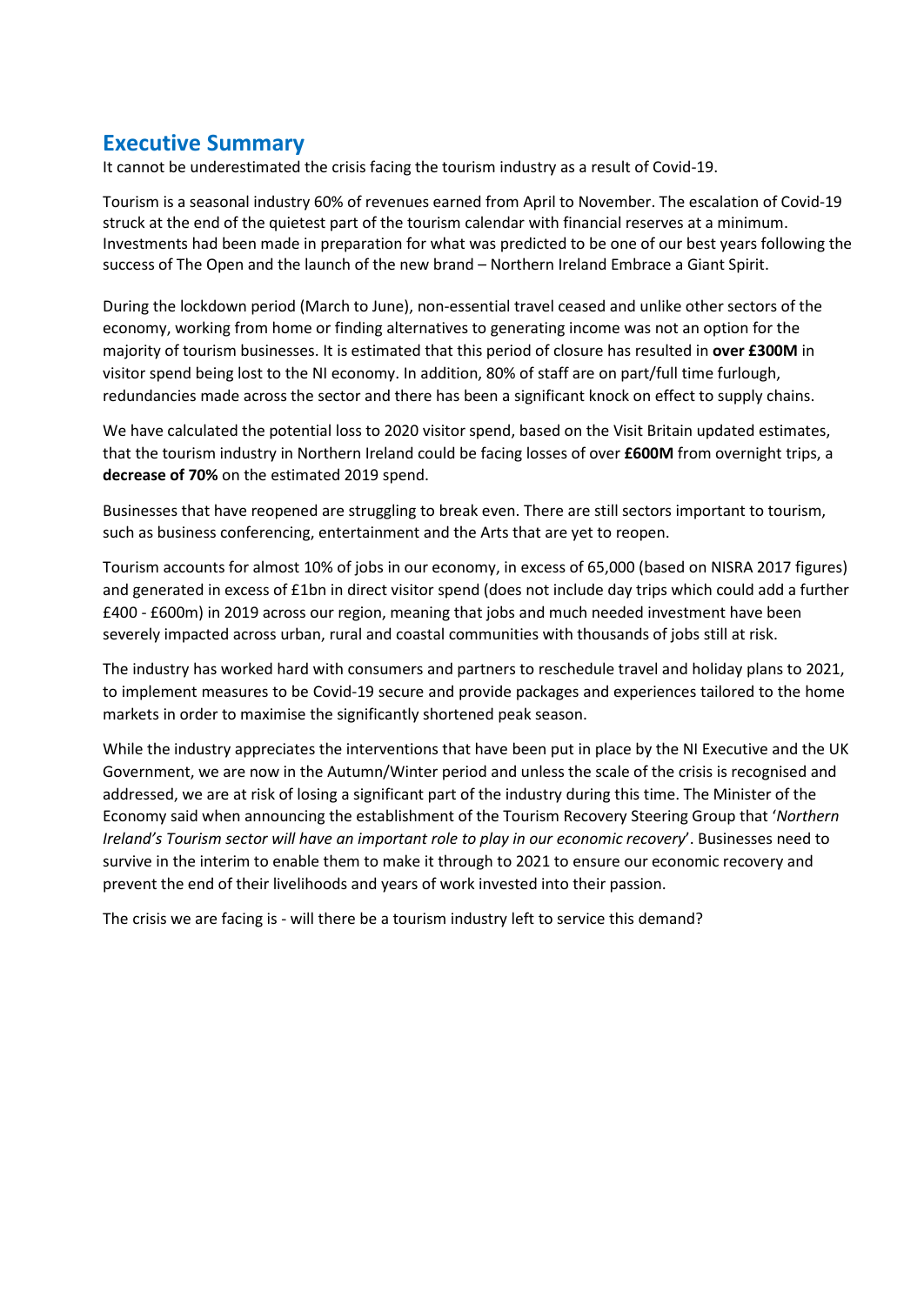

Tourism is a labour-intensive sector with a regional profile of jobs and visitor spend. It generates 70% of visitor spend from inbound visitors (exports) and supports multiple sectors of the economy. With its dominance of SMEs, strong regional presence, importance to well-being and ability to generate jobs, Tourism is critical to the recovery of the NI economy as a balanced and regional economy.

Through the Tourism Recovery Working Group, industry have worked with Tourism NI and Department for the Economy to identify the key actions that must be taken to ensure the survival of the industry. These are laid out in the Draft Tourism Recovery Action Plan which is currently going through a due diligence exercise'

The NI Executive allocated a further £11.75M to tourism from the outstanding Covid-19 monies and it is critical that work is undertaken to develop the programmes and interventions so that we can maximise the impact of these monies, which must be spent by  $31<sup>st</sup>$  March 2021. This is even more important, given the Economic Statement from the Chancellor, who outlined the replacement for the furlough scheme which falls far short in terms of supporting jobs in the tourism economy.

**Time is not on our side** and it is critical that we move with urgency on the Tourism Recovery Action plan.

*NOTE: Throughout this report we have used different sources of information to estimate the impact of Covid-19 on Tourism. However, we have very little official reporting. To truly understand the scale of the crisis facing tourism, we need NISRA/Economic reporting on the impact of Covid-19, financial viability of businesses to get through the winter season. This must go beyond our traditional reporting of overnight trips. NI is the only region in the UK and Ireland who do not have any official performance reporting for 2019.*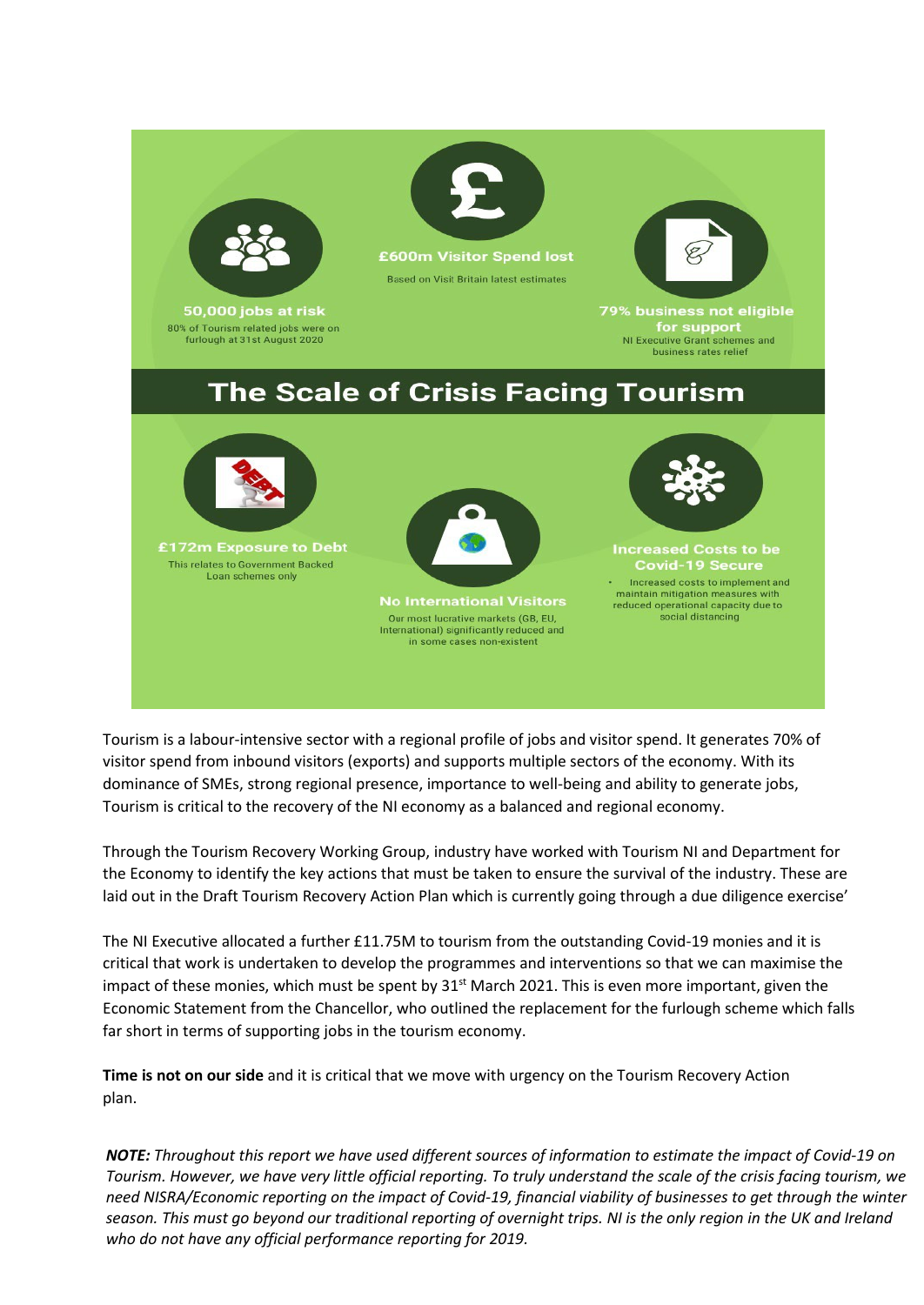#### **Recovery and Rebuild**

Tourism is a major job creator across our region and has shown its resilience in the past, but the industry is facing an unprecedented crisis and to secure the survival of our tourism industry, we must have a resourced plan with **timely** decisions to enable tourism to rebuild and contribute to our economy and society through the creation of jobs and visitor spend across rural, coastal and urban communities and providing experiences that contribute to the well-being and mental health of our society.

We know that there is pent up demand for the 2021 season and the NI Executive must look at short and mid-term to ensure:

- Tourism businesses survive the immediate economic shock of Covid19 and adjust to the changing environment in which they are operating, such as regional restrictions
- Protect the key tourism infrastructure that provides the foundation of our tourism industry
- Stimulate Demand for remainder 2020 and into 2021 and beyond

#### *The Tourism EcoSystem – Driving the Visitor Economy*

The essence of tourism is to attract visitors through the development of quality attractions and experiences and communication of the compelling reasons to visit one destination over another. Visitors bring additional spend into the local economy which in turn supports jobs and supply chains.

*For example, an estimated 30% of hospitality and accommodation revenues are generated through spend by tourists. Tourism is the growth engine for these sectors.*

As can be seen from the Tourism Ecosystem diagram below, for Tourism to be successful there needs to be a number of key elements:

- 1. Market of potential visitors
- 2. Reason to visit attractions, experiences, accommodation
- 3. Access to destination internal and external
- 4. Promotion of destination (local, national, international)

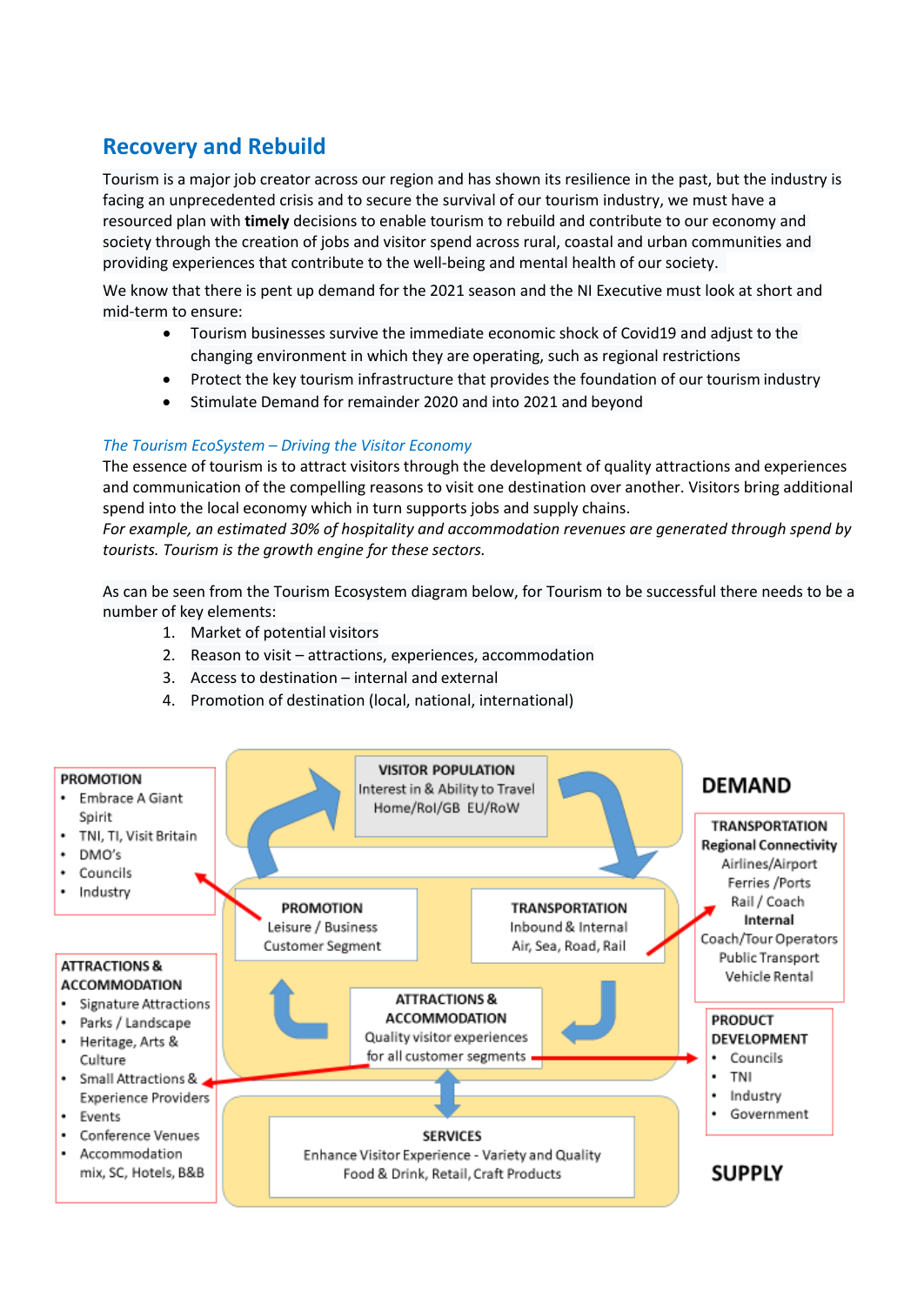#### **Actions Needed Now by NI Executive**

Industry have been working through the Tourism Recovery Working Group to identify the actions required to enable tourism businesses to survive and recover. The key priorities are:

- 1. Protecting & Securing Regional Access and Local Transport Infrastructure this is critical to tourism and the wider economy. Our reputation as a destination which is easy to access and travel round is essential to both our leisure and business tourism success. Our airports, airlines and ferry operators are facing immense financial pressures due to low load factors on flights and weak forward bookings.
	- a. Decision made on the support package for airports and coach operators
	- b. Access Routes fund to ensure existing routes are sustained
	- c. Confidence campaign to encourage local residents to travel from NI airports
	- d. Launch of partnership campaigns with airlines
- 2. Increase marketing and promotion investment domestic, RoI, GB. We have had a shortened season, with no international or corporate travel and therefore we have to generate demand from our nearest markets through October to March. This will require:
	- a. Building Confidence and Reassurance Welcome visitors safely
	- b. Stimulating Demand through increased funding of Tourism NI to maximise domestic trips through marketing and 'staycation' voucher scheme
	- c. Investment for Tourism Ireland NI specific campaigns focusing on GB markets, including specific City campaigns
- 3. Enhancing Capability & Competiveness of tourism businesses
	- a. Crisis Management Support Fund for businesses to adapt business models and financial support to aid businesses through further Covid-19 restrictions.
	- b. Product Development Programme to enable businesses to adapt product and experiences to meet the needs of visitors from home markets
	- c. Support fund to attract business conferences/events for 2021 and beyond
- 4. Identification of National Tourism Assets/Products that must be protected to ensure we have a strong foundation to build on for 2021 onwards. These organisations are the ones which attract international visitors to our region, and they are reliant on GB and international visitors to generate income. Given the challenges with aviation, the impact of the UK 14 day quarantine, and the estimate that international visitors will probably not return until 2022, these organisations will have to make very difficult decisions about their business. These organisations have invested £100s of millions and are the backbone of the NI tourism proposition creating the motivation for a large number of visitors to come to Northern Ireland.
	- ii. Tailored support packages will be required
- 5. Skills Retention and development programme thousands of jobs are at risk in the tourism economy and unless we are able to work creatively to retain and retrain we lose much needed skills from the industry in the short term which will impact on the ability of tourism to rebuild in 2021.
- 6. Research and Promotional Campaigns into European and International markets to generate demand for 2021 season onwards
- 7. Reopening Date and guidance for business conferences/events to enable forward planning
- 8. Publication of the Tourism Recovery Action Plan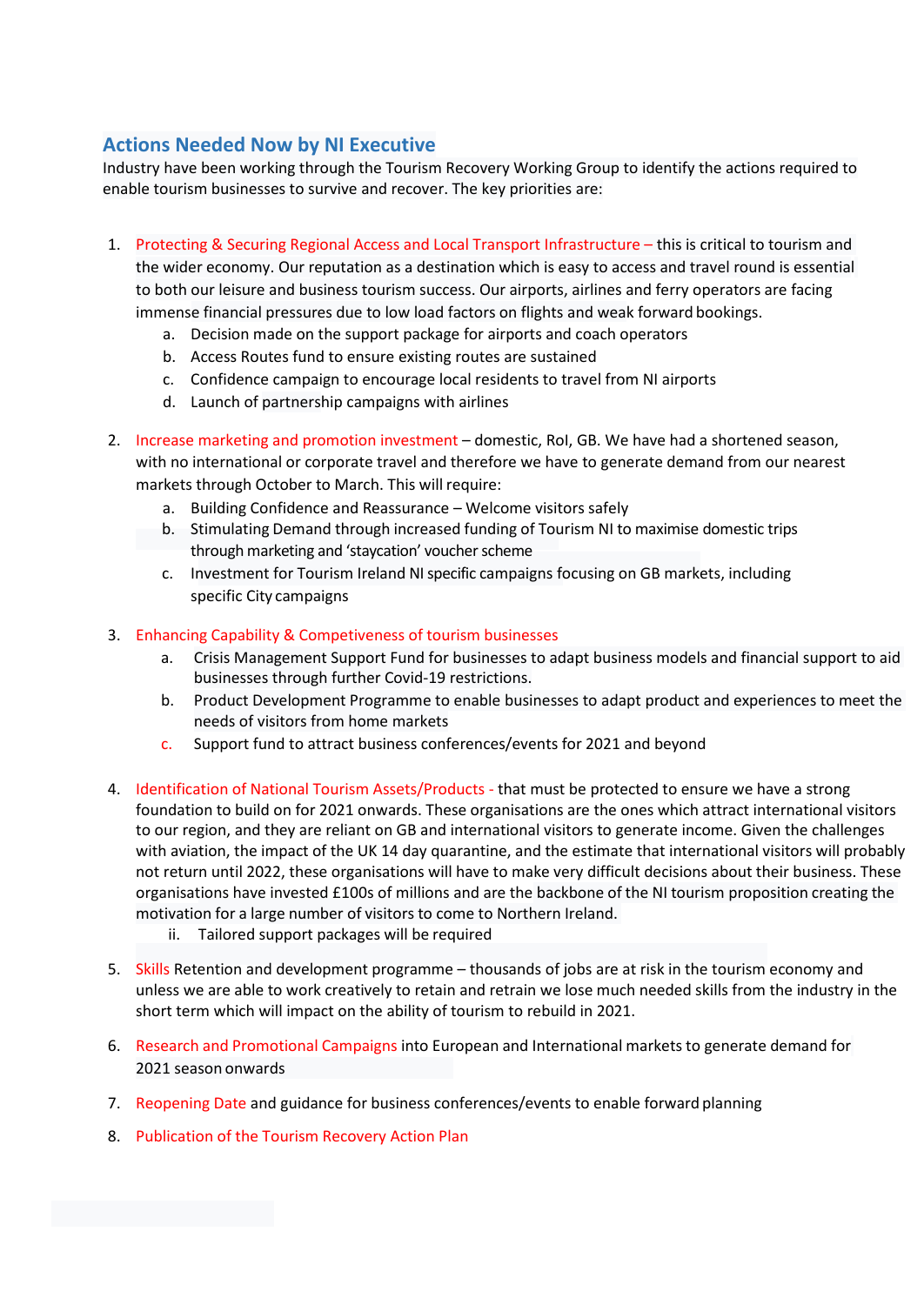#### **Actions needed by UK Government**

In addition, there needs to be a plan to lobby for actions required at a UK level. These include:

- 1. **Sector Specific Employee Support Programme –** The Chancellor outlined the Job Support Scheme to replace the Furlough Scheme which has raised a number of concerns. The new scheme only provides support to employees working at least 33% of normal hours, with businesses paying a minimum of 55% of wages and government a maximum of 20%. October. This does not address the issues facing tourism where demand is at an all-time low and increasing restrictions and quarantines for travellers to the UK are impacting on the confidence for visitors to make trips. Consideration must be given to sectors such as those in the tourism economy which are facing a short term crisis until March 2021. These jobs are viable in the longer term and if we do nothing to help businesses to retain these jobs in the short term the rebuild will be made even more difficult. This is not down to bad management of businesses, but is due to the impact of restrictions given tourism businesses are based on social interactions. Businesses have spent thousands of pounds creating Covid-19 Secure environments and are working innovatively to find new ways of providing experiences, but in the current environment and following almost 4 months of closure, businesses are financially vulnerable with no safety net of reserves due to the shortened season.
- 2. **Removal of Air Passenger Duty for NI**. The arguments are well rehearsed on how NI is disadvantaged by short haul APD. This will cost around £100m, but the benefits to airlines, travellers and the wider economy far exceeds the investment. Northern Ireland has been significantly disadvantaged by APD in comparison to other regions of the UK and needs to be addressed by UKGovernment. The review on APD has been going on for years and now is the time for the UK Government to address the competitive disadvantage that NI faces compared to the rest of the UK and with the RoI.
- 3. **Approach to Duty and Tax Free Shopping**. In the UK Government proposals, to take effect from 1st January, Northern Ireland has not been included. The rules for Northern Ireland are to be agreed as part of the NI Protocol by the Joint Committee. This has immediately put us at a competitive disadvantage to the rest of the UK and handed a competitive advantage to Dublin Airport. NITA are engaging with the EU Exit team in the Department for the Economy.
- 4. **Overseas Travel**  the impact of Covid-19 travel restrictions has decimated the aviation & travel industry and there needs to be a package of measures to replace the current quarantine system. An enhanced testing regime at entry points is required.
- 5. **Extension of VAT cut**  The VAT cut to 5% for Tourism & Hospitality has been welcomed and the extension of the rate until end of March 2021 was a relief for businesses. However, given the fragility of the tourism and hospitality sectors, we are calling for this to be extended further to help businesses maximise the 2021 season.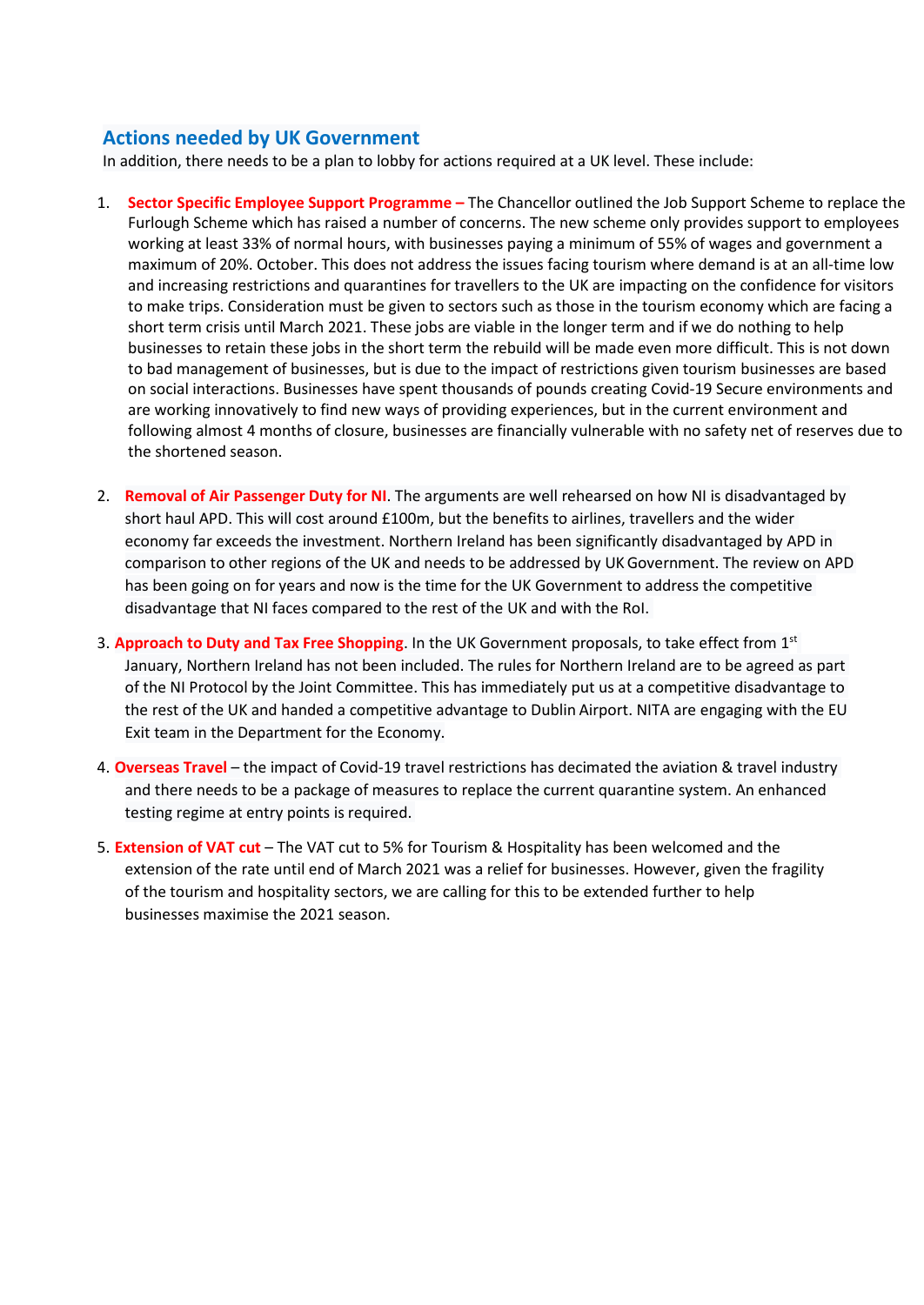#### **Economic Impact of Covid-19**

Tourism has been one of the most resilient and successful parts of the local economy surpassing returns on investment made in other industrial sectors and out-pacing the average in job creation.

- 3 million tourists visit Northern Ireland annually
- Visitor spend contributes in excess of  $£1$ bn to the economy<sup>1</sup>
- 70% of spend is generated by visitors from outside of Northern Ireland<sup>2</sup>
- Regional spend profile 40% Belfast, 60% outside Belfast
- Supports in excess of 65,000 jobs regional profile 30% Belfast 70% jobs outside Belfast

Tourism had seen growth of 35% from 2014 to 2018. Over the last decade momentum has grown in Northern Ireland as a destination. The huge success of the 148th Open which beamed our breath taking landscapes to millions of people across the world, the growing legacy of the Game of Thrones, the most successful television series globally, the world recognised reputation of our food & drink, our world leading attractions such as Giants Causeway and Titanic Belfast has put us on the map. It was anticipated that 2020 would exceed 2019.

This was the back drop when Covid-19 struck just at the end of the low season, when tourism businesses were at their most vulnerable. Tourism businesses have been at the forefront of the catastrophic economic impact of Covid-19 with income dropping to zero overnight when lockdown was imposed. We estimate that the lost income from visitor spend was around £300m during the lockdown.

The support that has been provided by UK Government and NI Executive has provided a life line to the tourism industry, but with 79% of tourism businesses not being eligible for the local grants and business rates relief, and the inability to make enough income due to the issues detailed below, tourism is on the precipice of disaster.

#### **Reduced Trading Capacity**

A lot of businesses have not been able to open at full capacity due to the requirements for social distancing and although this has been reduced to 1M + mitigation, it still has had a significant impact on the numbers of visitors that businesses are able to service at any one time. In addition, businesses have had to cover the high costs of implementing and maintaining measures to ensure that their businesses are safe for staff and visitors and that everything is being done to reduce the transmission of Covid19.

The figures for hotel occupancy in July showed that across Northern Ireland, occupancy rates were at 25%. Some areas such as Londonderry, exceeded the average with occupancy rates of 31.9%. But other areas, particularly in Belfast, hotels reported occupancy rates of just 21.4%. All of this is in stark contrast to the same period last year, when occupancy was at 88%. During August there has been an improvement with occupancy rates to around 56%. However, year to date, occupancy is down 50% on 2019. Looking at booking up to December 2020, booking from all markets are down between 60 and [1](#page-6-0)00% on last year.<sup>1</sup>

Our main attractions, such as Giants Causeway, Titanic Belfast, National Museums, Hillsborough Castle are operating at between 20% and 40% capacity compared to this period in 2019. They have significant costs to maintain their attractions and buildings and with over 4 months of no trading, reserves have been significantly depleted with redundancies already made to reduce costs to a minimum. These attractions have seen significant investments from private and public sources and will be impossible to replace should they go out of business. The impact on the wider tourism industry and the economy is incalculable as these are the main demand generators and attractors of visitors from outside Northern Ireland.

#### **Access and Connectivity**

Air Access

<span id="page-6-0"></span><sup>&</sup>lt;sup>1</sup> Based on bookings from Avvio which is the largest booking engine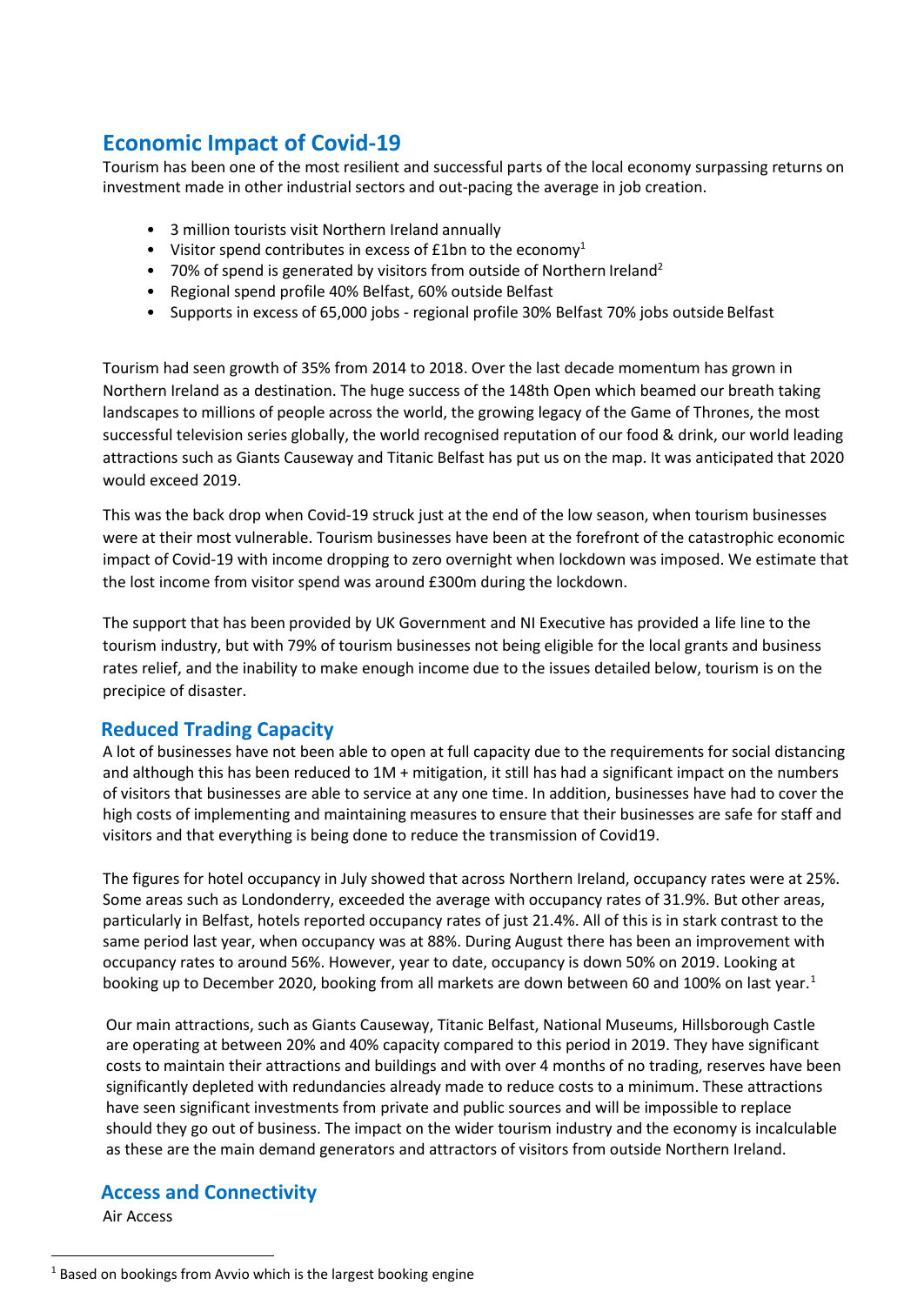The aviation sector is feeling the full force of the economic impact from Covid-19. Even though we have seen the introduction of routes to replace those lost through the collapse of FlyBe and there has been growth in passenger numbers in July and August, we are only at 20% of passenger numbers compared to the same period in 2019, which is unsustainable for airports and airlines. Our airports have received some government support to ensure the continuation of essential travel and delivery of goods, but airlines, and our airports, are facing immense financial pressures due to low load factors on flights. This is a situation that cannot be sustained. Without support, regional connectivity is at risk which will have a detrimental impact on the whole of the economy.

Both inbound and outbound travel is necessary to support the viability of air routes. There is no expectation of the return of corporate travel until mid-2021 at the earliest and the travel trade in NI have been badly impacted particularly with FCO restrictions on all but essential travel. The UK imposed the 14-day quarantine which has seen popular destinations taken off the exemption list, which has had a drastic impact on outbound bookings. In a recent survey by NI Travel News, **less than 1 in 5** travel agents believe they have the financial resources to survive the current situation, with **45% of jobs** at risk within next 6months.

#### Sea Access

relief to the huge reduction in passenger numbers, but this is not a situation that can be sustained. Sea access is another important element of NI's regional connectivity. Increased freight has provided some

#### Coach Transport

Coach operators are facing extreme pressures, both financially and the significant reduction in numbers of people that can travel on a coach. Group tours are an important part of our ecosystem, and without the coach operators we will be missing an important element of our transport infrastructure. We are seeing an existential crisis with no bookings and unprecedented cancellations as people change plans as a result of Coronavirus. The level of cancellations and lost work for local coach companies has been disastrous with financial loss figures in excess of £40M. The Minister for Infrastructure has now been given responsibility for this after months of wrangling, and this must be implemented with urgency.

#### **Disproportionate Impact on City Tourism**

There has been a marked difference in the tourism activity between City and rural/coastal destinations which can be seen starkly in Belfast due to the following reasons

- 85% of Belfast's tourism spend comes from Out of State Visitors
- Reduced access and ability to travel significantly impacted
- Urban spaces seen as less safe during pandemic
- Business Conferencing still awaiting reopen date with over £30m in spend lost (mid-week, high spend, September to May)
- 2020 cruise season cancelled completely with loss of 128 ship visits
- Majority of office workers still working from home
- Hotel Occupancy 21.5% July, 56% August

Belfast is the gateway for Tourism in NI, and Belfast tourism has grown at a faster rate than the rest of NI due to its attractiveness as a city break & business tourism destination. This drives tourism across the region.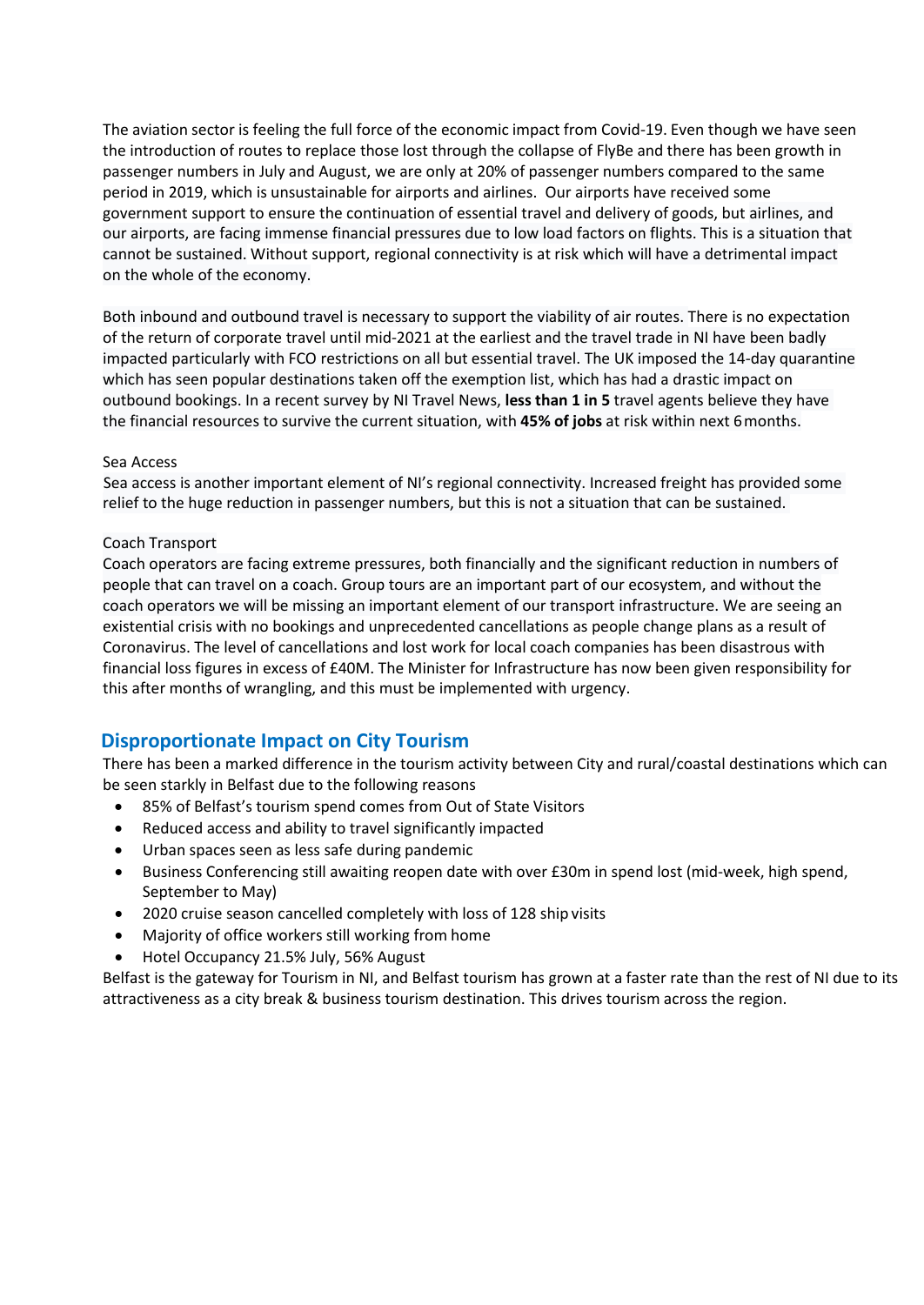In Derry, hotel occupancy for July was slightly better at 31%, but again significantly down on 2019. The close down of the cruise sector has also impacted, with 7 ships cancelled this season.

We are now in the period which would traditionally see the ramp up of business tourism, which is critical to driving spend within the city during what is a quieter period for leisure tourism.

It is critical to our overall success that our City tourism is able to rebound quickly. This will mean focused marketing campaigns about City Campaigns particularly into GB, alongside reassurance campaigns on the Covid-19 secure measures that are in place in our cities and the tourism businesses and experiences.

#### **Business Tourism**

Business Tourism has been a growth part of the tourism industry since the significant investment in the ICC Belfast. This investment leveraged around £250M in private sector investment from our hotel sector. Business events provide important mid-week, year-round, high value revenue for the industry primarily into Belfast. There is still no reopening date for ICC Belfast and with the main part of the conference season running from September to May, this will also impact on the businesses who support conferences and events as well as the wider tourism and hospitality sectors.

A lot of the business has been rescheduled for 2021 and beyond, however there is an opportunity to develop hybrid approaches to secure business that will lead to more significant business in the future. In 2018, business tourism accounted for around 20% of visitor spend.

Conference business worth £98m to the Belfast city economy is currently booked and it is critical that this mid-week, high spend business is retained. A date for the reopening of business conferences is required to enable planning and reassurance for the business booked for 2021.